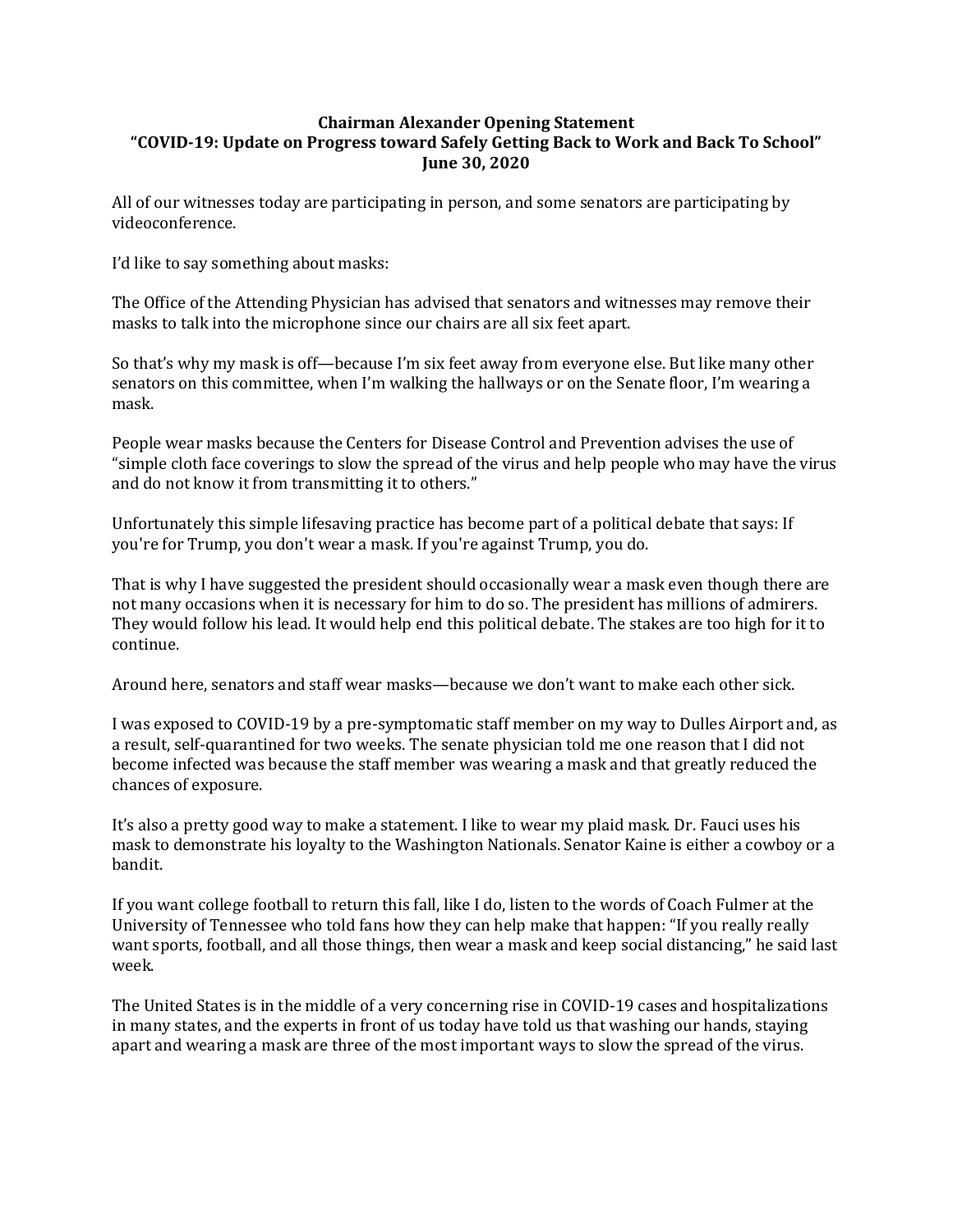I am grateful to the Rules Committee, Sergeant at Arms, the press gallery, the Architect of the Capitol, the Capitol Police, and our committee staff, Chung Shek and Evan Griffis, for all of their hard work to help keep all of us safe.

Among the casualties of COVID-19 are the 75 million students who were sent home from schools and colleges in March.

Add to the casualties the teachers who weren't prepared to teach remotely and the working parents who suddenly had school children at home and who weren't prepared to home school.

Add the lost sports seasons and once in a lifetime graduation ceremonies. Then there were unprecedented dilemmas for administrators and inadequate school budgets.

Being sent home from school does not rank with the sickness and death the virus has caused. The United States has over 2.5 million cases of the virus and over 126,000 deaths according to Johns Hopkins University.

While states and communities continue to take action to help keep people safe, nothing was more disruptive to American life—and nothing would head it back toward normalcy—than for those 135,000 public and private schools and 6,000 colleges to reopen safely this Fall.

Earlier this month this committee heard from college presidents and school leaders about their plans for safely reopening this fall. This hearing is an opportunity for an update and to hear from the nation's top health experts on how headmasters, principals, superintendents, chancellors and college presidents can open their schools safely just a few weeks from now.

This committee last heard from today's four witnesses on May 12, when three of the four were quarantined and most of the senators participated virtually. That was one of the first virtual senate hearings in history and surely the best watched virtual hearing. Every network carried the two and half hours of statements and questions and answers from senators.

The question before the country today is not about whether to go back to school or college or child care or work, but how to do it safely. Even though COVID-19 has not, in general, hurt young children and college-age students nearly as much as older or more vulnerable Americans, there is some health risk. But in my view the greater risk is not going back to school.

Guidance for reopening schools from the American Academy of Pediatrics tells school administrators: "the AAP strongly advocates that all policy considerations for the coming school year should start with a goal of having students physically present in school."

The American Academy of Pediatrics adds: "The importance of in-person learning is welldocumented, and there is already evidence of the negative impacts on children because of school closures in the spring of 2020. Lengthy time away from school and associated interruption of supportive services often results in social isolation, making it difficult for schools to identify and address important learning deficits as well as child and adolescent physical or sexual abuse, substance use, depression, and suicidal ideation. This, in turn, places children and adolescents at considerable risk of morbidity and, in some cases, mortality. Beyond the educational impact and social impact of school closures, there has been substantial impact on food security and physical activity for children and families."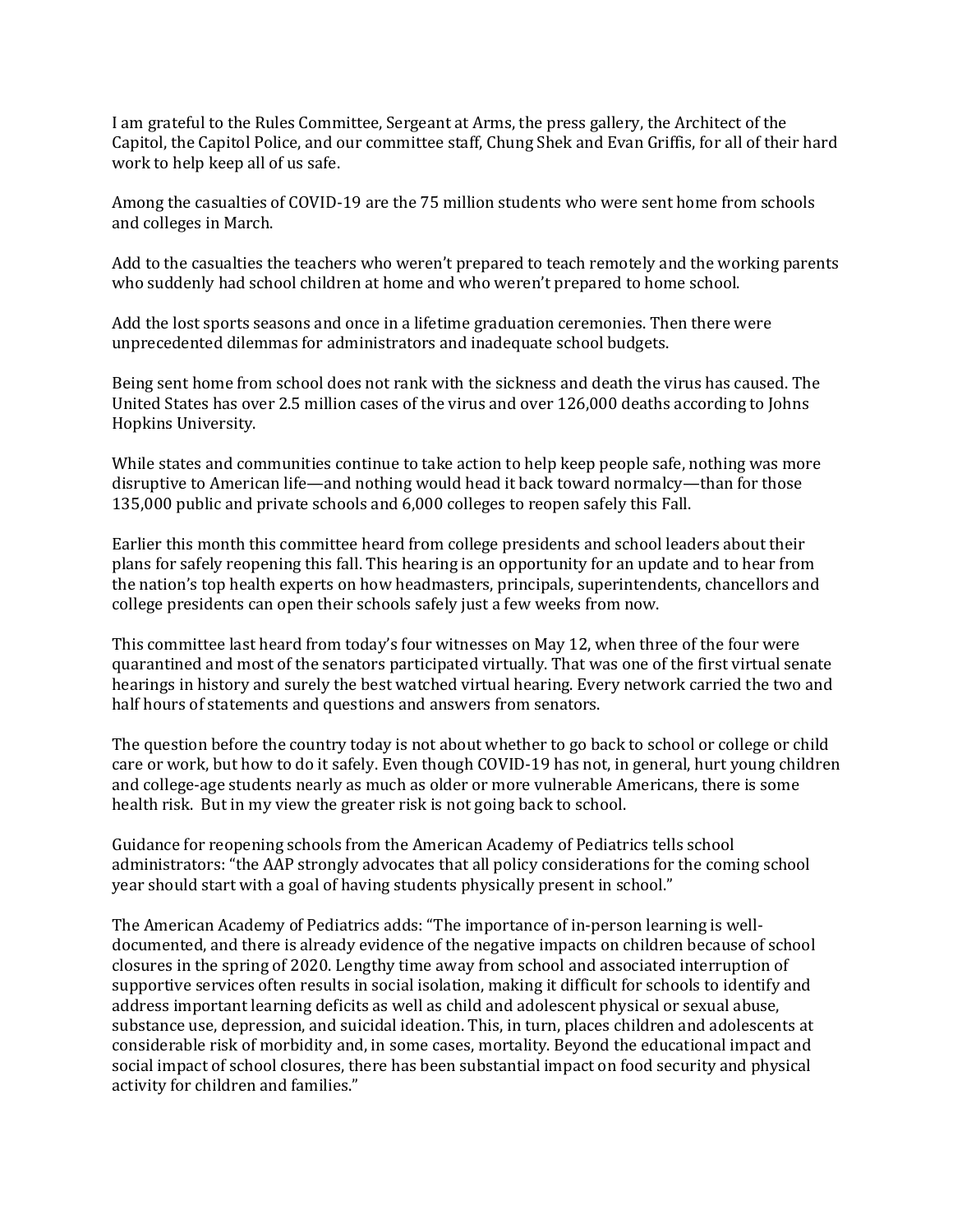Dr. Lloyd Fisher, the incoming president of the Massachusetts chapter of the American Academy of Pediatrics told reporters last week: "While for most children COVID-19 has not had the devastating and life-threatening physical health effects that have occurred in adults, the negative impact on their education, mental health and social development has been substantial," he said. "Nothing can take the place of the daily face-to-face interaction our children experience when attending school in person."

Many American colleges—overall considered the best in the world—will be permanently damaged or even closed if they remain, in Brown University president Christina Paxson's words, "ghost towns."

Mitch Daniels, the president of Purdue, wrote in a *Washington Post* op-ed that for Purdue, "failure to take on the job of reopening would be not only anti-scientific but also an unacceptable breach of duty."

So today, in addition to hearing more about the concerning rise in cases and hospitalizations in some states in the U.S., I would like to ask our witnesses in their statements and answers to questions to put themselves in the place of a superintendent of one of America's approximately 14,000 school districts, or the principal or headmaster of one of the 135,000 schools, or the president or chancellor of one of the 6,000 colleges, and help them answer the question of how to reopen schools safely.

So Dr. Fauci, I hope that in your opening statement or in answers to questions you will suggest the steps a superintendent might take to open school safely, and how not only to keep children safe but to keep safe the adults—teachers, parents and grandparents—with whom they come in contact.

Dr. Hahn—Will there be treatments or medicines this fall that will help speed recovery from COVID-19 or reduce the possibility of death? I believe the fear of going back to school—or going anywhere these days—is in large part because of the fear of severe illness. If that risk can be lessened by new treatments, it should increase confidence in going back to school.

I'd also like to commend Dr. Hahn and the work FDA did to get tests on the market as quickly as possible to help understand the spread of the virus. Since then, FDA has worked out which tests have not worked as well as they should, and taken steps to remove them from the market. That's what is supposed to happen during a pandemic.

Admiral Giroir—at our last hearing you said you expected there to be 40-50 million diagnostic tests available each month by September. Is that still true? And exactly how does a school district go about making sure it has those tests? And who pays for them? What are the prospects from the "shark tank" at NIH that there will be new fast, reliable and inexpensive tests available for more widespread testing?

Dr. Redfield—you are continuing to work on additional guidelines about going back to school and college safely. Are CDC employees available to help states work with school districts or college administrators to develop their plans? And what advice do you have about the arrival of the flu season this fall at the same time as COVID-19?

This is a lot to discuss but there will be time during the next two and half hours to answer most of those questions.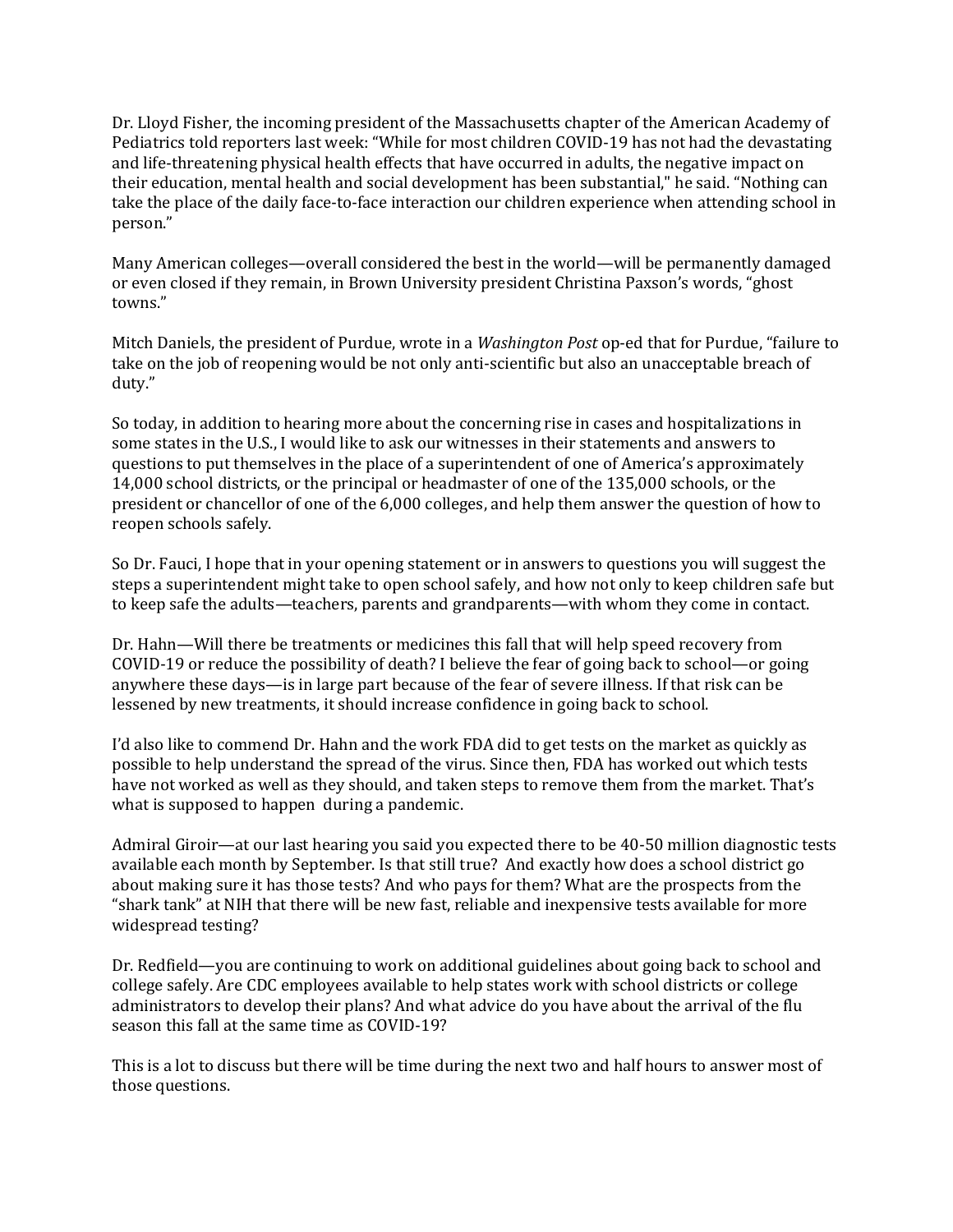Let me highlight three areas that have come up in our four earlier hearings this month that I think need clarification.

**First, contact tracing.** There is no doubt contact tracing is crucially important to identify anyone who might have been exposed so that person doesn't, in turn, expose someone else. According to an NPR report on June 18, states already have hired at least 37,000 contract tracers. State health officials and Johns Hopkins Center for Health Security issued a report estimating a need for at least 100,000 contact tracers.

Several reports have suggested that the federal government should appropriate funds to pay for these contact tracers. The reality is: Congress already has.

On April 24, Congress appropriated \$11 billion, which has been sent to states and tribes for the expenses of testing. The legislation explicitly said that money could be used for contact tracing.

This is in addition to the nearly \$755 million from the first emergency appropriations legislation signed into law March 6 that went out to states for coronavirus response and can be used by states for contact tracing.

This is also in addition to the March 27 legislation in which Congress provided at least \$1.5 billion in the CARES Act for states, territories, and tribes to use for COVID preparedness and response, some of which can be used for contact tracing. The CARES Act also included \$150 billion to states, but a significant amount of that \$150 billion has not been spent because it is restricted to expenses related to COVID-19.

For example, Tennessee Governor Bill Lee has told me that he is reserving as much as \$1 billion of what Tennessee received so he can determine what flexibility he has in spending the money. Washington state has not spent as much as \$1.2 billion. According the Missouri State Treasurer, Governor Parsons has not spent about \$1 billion.

According to the report by state health officials and Johns Hopkins, an average salary for a contact tracer would be a little more than \$35,000. That adds up to about \$3.5 billion for 100,000 contact tracers. So Congress has already sent to states enough money to hire all the contact tracers that are needed.

**Second, who pays for testing.** In the CARES Act, Congress voted to make all COVID-19 tests available to patients at no cost. That meant insurers would cover diagnostic tests, which detect whether a person is currently infected with the virus, and also antibody tests, which indicate whether a person has had COVID-19 in the past and now may have immunity to future infection.

Guidance from the Labor Department, the Treasury Department, and the Centers for Medicare and Medicaid Services last week said insurers are only required to pay for tests without patient cost sharing if a doctor orders it. I agree with that.

But given that the CDC specifically recommends doctors order tests in 2 situations—when a person has signs or symptoms of COVID-19, or recently had contact with someone known or suspected to have COVID-19—who pays for testing at other times?

I believe Congress will need to take further action. For example, if a school wants to test its students randomly, perhaps that school should coordinate with their state to become a part of the state